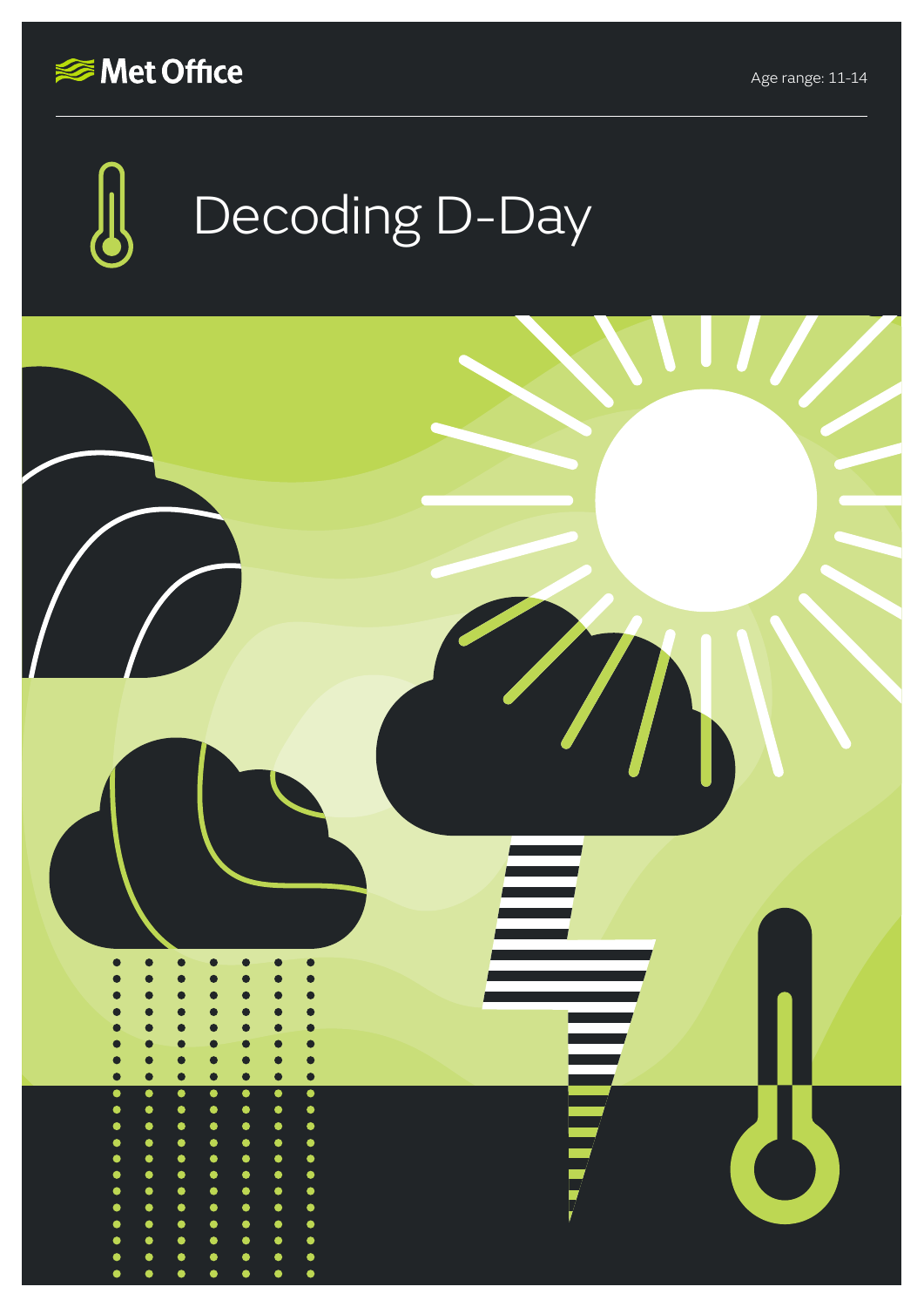# Introduction

### **Overview**

This lesson introduces pupils to the vital role the Met Office played in D-Day. It includes codebreaking activities and explores the importance of weather observations and forecasts in decision-making.



...........



### **Time required**

60 minutes for all activities (or less if individual tasks are selected)



#### **Materials required**

- **•** Supporting Met Office D-Day slides
- **• [Met Office D-Day film](https://www.youtube.com/watch?v=DK_8w7q9IkQ)**
- **•** Encoded weather observations from D-Day, 7am
- **•** Decoder Key
- **•** Printed map(s) (optional)

#### **Learning outcomes**

By completing this lesson, students will be able to:

- **•** Reflect on the importance of weather observations and forecasts in decision making
- **•** Understand why coding, or encrypting, information is important

## **Curriculum Links**

- **• History/ People, Past Events and Societies** understand how people's lives have shaped this nation
- **• English literacy and language** written and verbal communication
- **• Geography/Social studies/The World Around Us** observation, data collection and communicating data and prediction
- **• Computing/ICT** coding and encryption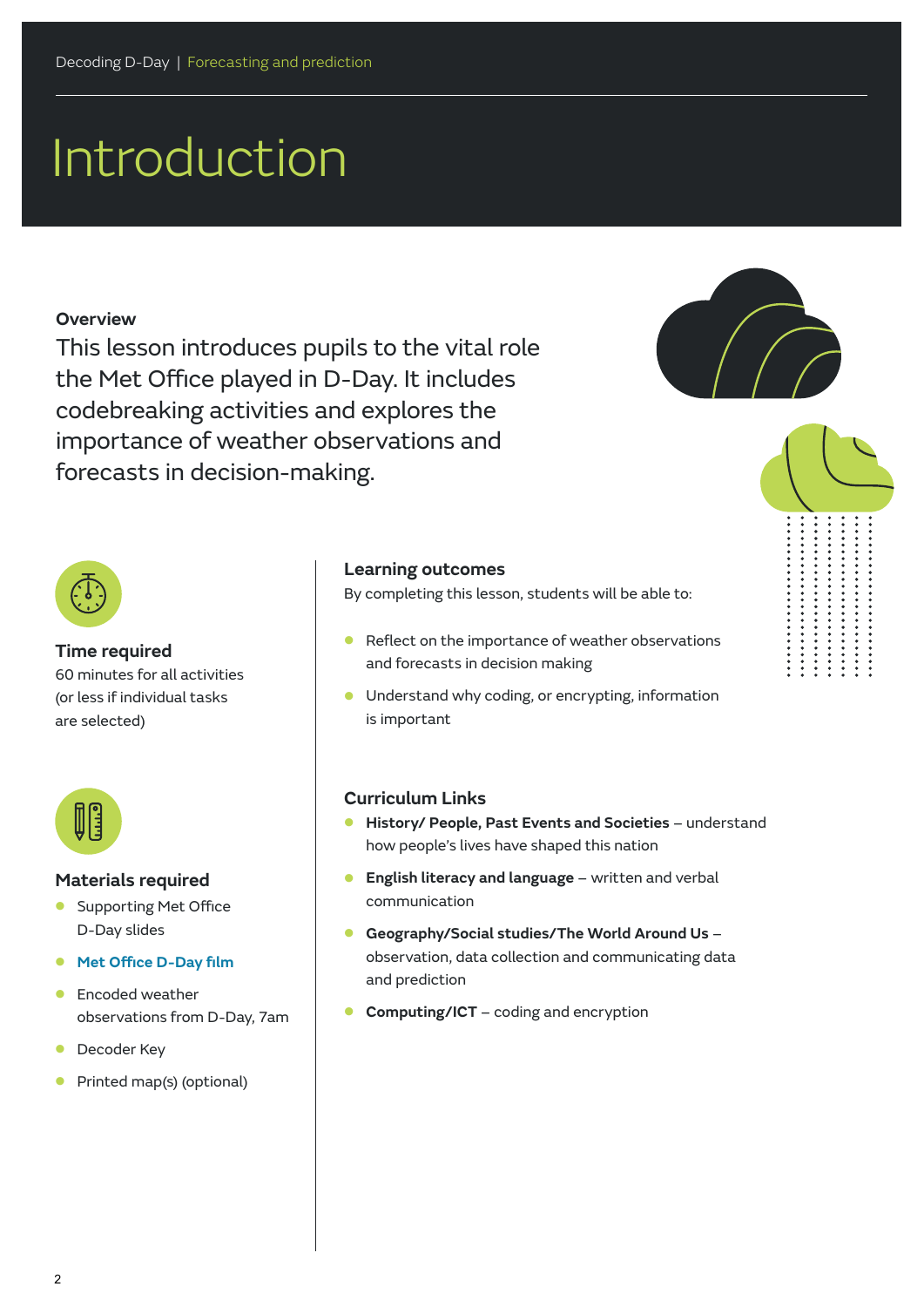# Activity steps

01





To begin the lesson, introduce the topic of the weather during war to your class. Using the following questions, prompt a discussion, perhaps recording the students' answers on a whiteboard/flipchart. An alternative would be to discuss these questions in pairs or small groups using the internet for research, and then report back to the group.

- **•** Why might taking weather observations and making weather forecasts be important during war (in particular, for this example, during World War II)?
- **•** How do they think weather observations might have been taken and communicated during war and who would have been responsible for this?
- **•** If it's not already been mentioned, introduce the concept of coding, or encrypting, information so that it's protected – only those who know how to decode it can use it. Discuss why some information is encrypted and explore whether they think it would be useful to encrypt weather data during war?

You could also mention that before the war very few women were involved in meteorology, but during the war, women played a vital role – including taking observations and encoding/decoding them. Women continue to be meteorologists today.

15 minutes 同 Slides 1-5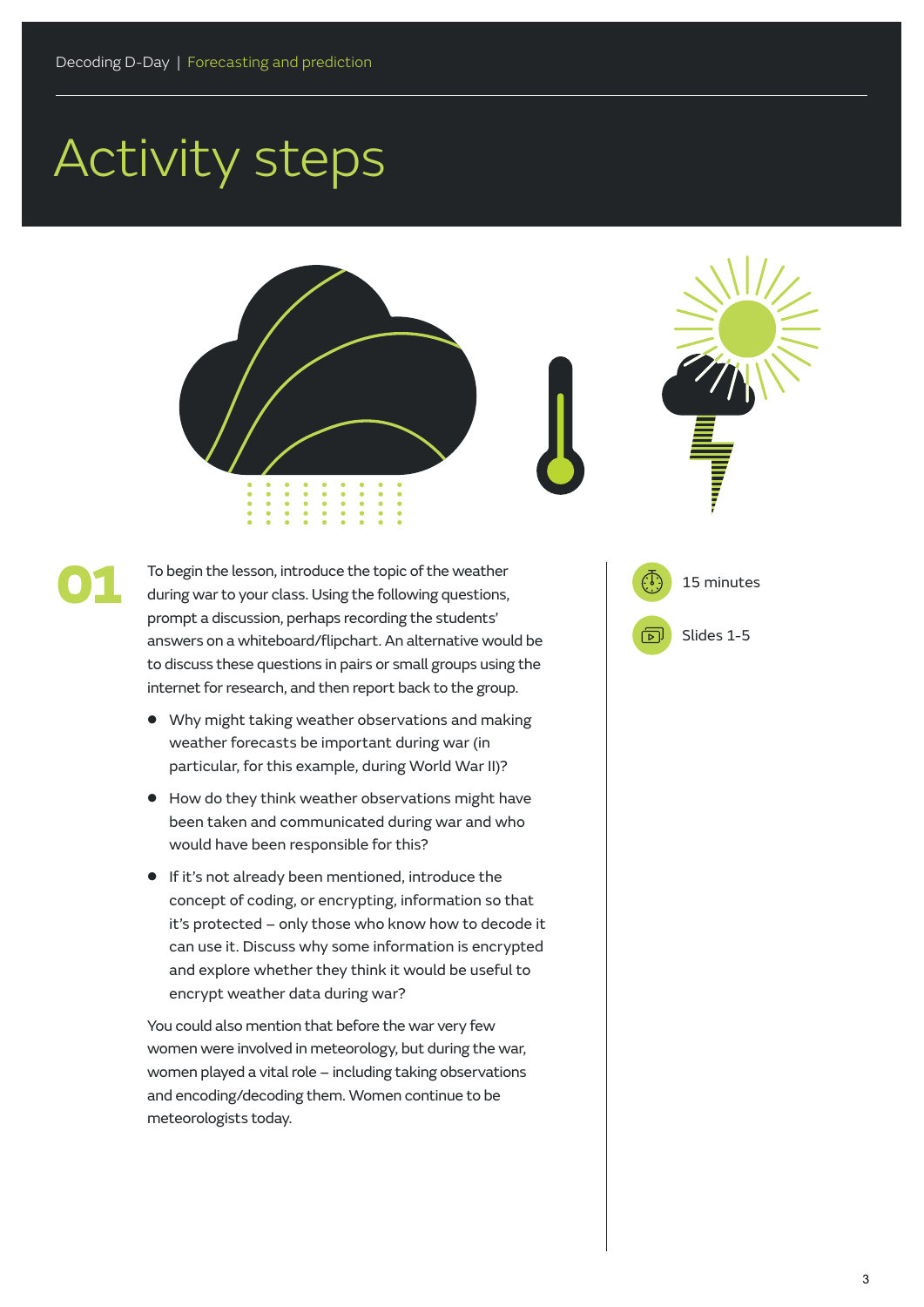# Activity steps





Discuss with the class that they are going to be looking at some secret weather observations that were coded for D-Day during World War II using a machine called a teleprinter.

Using the slides and the Met Office film for inspiration, introduce how the people taking the measurements of the weather, the observers, would code their observations using a cipher, and then send the encrypted observations to Bletchley Park – the top-secret home of the World War II codebreakers.

The observations would have been sent to Met Office HQ from Bletchley Park, and then been de-coded by a special machine called a teleprinter. The draughtswomen would then transcribe these weather observations onto a chart which would then be passed to the forecasters, including Group Captain James Stagg.

Give each student (or group of students) a 'Decoder Key' and the encoded weather observations. Ask them to decode – like the teleprinter – the weather observations for six of the sites that were sent through in secret to the Met Office on the morning of D-Day and write their answers on their worksheet.

Tip: Each letter of the alphabet on the 'Decoder Key' is represented with a series of dots. At the top of the strip is the word 'HELLO' – if you look at the dots next to each letter of this word, and then compare them to the list of letters below, you can see how the key works.



02

03